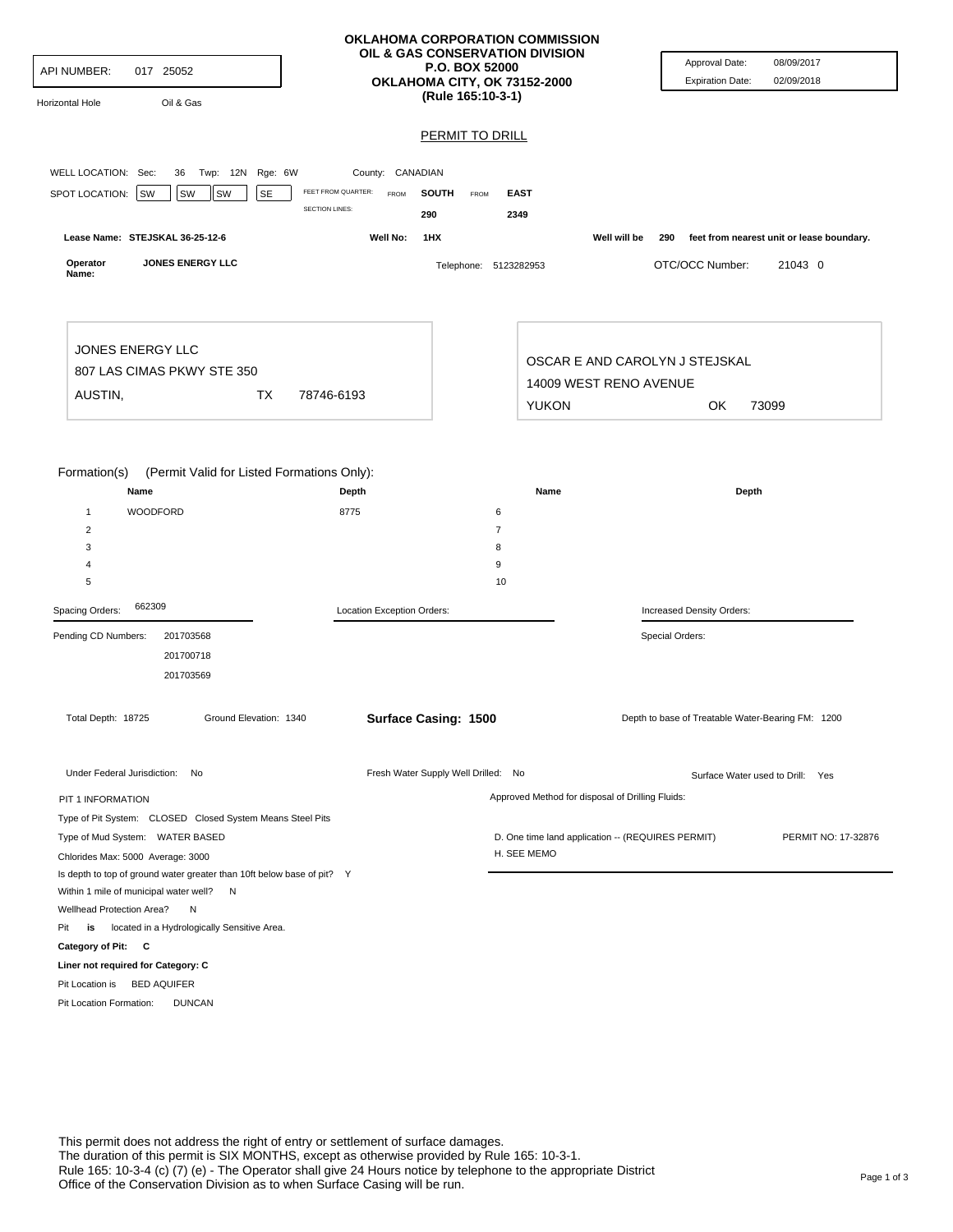PIT 2 INFORMATION Type of Pit System: CLOSED Closed System Means Steel Pits Type of Mud System: OIL BASED Pit **is** located in a Hydrologically Sensitive Area. **Category of Pit: C Liner not required for Category: C** Pit Location is BED AQUIFER Chlorides Max: 300000 Average: 200000 Is depth to top of ground water greater than 10ft below base of pit? Y Within 1 mile of municipal water well? N Wellhead Protection Area? N

HORIZONTAL HOLE 1

Pit Location Formation: DUNCAN

| Sec 25<br>Twp 12N<br>Rge 6W<br>County                        | CANADIAN                                                                                                                                                                                                                                                   |
|--------------------------------------------------------------|------------------------------------------------------------------------------------------------------------------------------------------------------------------------------------------------------------------------------------------------------------|
| Spot Location of End Point:<br><b>NW</b><br>NE.<br><b>NW</b> | <b>NE</b>                                                                                                                                                                                                                                                  |
| Feet From:<br><b>NORTH</b><br>1/4 Section Line:              | 165                                                                                                                                                                                                                                                        |
| Feet From:<br><b>EAST</b><br>1/4 Section Line:               | 1755                                                                                                                                                                                                                                                       |
| Depth of Deviation: 8338                                     |                                                                                                                                                                                                                                                            |
| Radius of Turn: 477                                          |                                                                                                                                                                                                                                                            |
| Direction: 3                                                 |                                                                                                                                                                                                                                                            |
| Total Length: 9638                                           |                                                                                                                                                                                                                                                            |
| Measured Total Depth: 18725                                  |                                                                                                                                                                                                                                                            |
| True Vertical Depth: 8893                                    |                                                                                                                                                                                                                                                            |
| End Point Location from Lease,                               |                                                                                                                                                                                                                                                            |
| Unit, or Property Line: 165                                  |                                                                                                                                                                                                                                                            |
|                                                              |                                                                                                                                                                                                                                                            |
| Notes:                                                       |                                                                                                                                                                                                                                                            |
| Category                                                     | Description                                                                                                                                                                                                                                                |
| DEEP SURFACE CASING                                          | 8/7/2017 - G58 - APPROVED; NOTIFY OCC FIELD INSPECTOR IMMEDIATELY OF ANY LOSS OF<br>CIRCULATION OR FAILURE TO CIRCULATE CEMENT TO SURFACE ON ANY CONDUCTOR OR<br><b>SURFACE CASING</b>                                                                     |
| <b>HYDRAULIC FRACTURING</b>                                  | 8/7/2017 - G58 - OCC 165:10-3-10 REQUIRES:                                                                                                                                                                                                                 |
|                                                              | 1) PRIOR TO COMMENCEMENT OF HYDRAULIC FRACTURING OPERATIONS FOR HORIZONTAL<br>WELLS, NOTICE GIVEN FIVE BUSINESS DAYS IN ADVANCE TO OFFSET OPERATORS WITH<br>WELLS COMPLETED IN THE SAME COMMON SOURCE OF SUPPLY WITHIN 1/2 MILE;                           |
|                                                              | 2) WITH NOTICE ALSO GIVEN 48 HOURS IN ADVANCE OF HYDRAULIC FRACTURING ALL<br>WELLS TO BOTH THE OCC CENTRAL OFFICE AND LOCAL DISTRICT OFFICES, USING THE<br>"FRAC NOTICE FORM" FOUND AT THE FOLLOWING LINK:<br>HTTP://WWW.OCCEWEB.COM/OG/OGFORMS.HTML; AND, |
|                                                              | 3) THE CHEMICAL DISCLOSURE OF HYDRAULIC FRACTURING INGREDIENTS FOR ALL WELLS<br>TO BE REPORTED TO FRACFOCUS WITHIN 60 DAYS AFTER THE CONCLUSION THE<br>HYDRAULIC FRACTURING OPERATIONS, USING THE FOLLOWING LINK<br>HTTP://FRACFOCUS.ORG/                  |
| <b>MEMO</b>                                                  | 8/7/2017 - G58 - PITS 1 & 2 - CLOSED SYSTEM=STEEL PITS PER OPERATOR REQUEST, PIT 2 -<br>OBM RETURNED TO VENDOR, CUTTINGS PERMITTED PER DISTRICT                                                                                                            |
| PENDING CD - 201700718                                       | 8/8/2017 - G64 - (E.O.)(640)(HOR) 25-12N-6W<br>VAC 193323 WDFD, OTHER<br>VAC OTHER<br>EST WDFD, OTHERS<br>POE TO BHL NCT 165' FNL & FSL, NCT 330' FEL & FWL<br>REC. 8-7-2017 (M. PORTER)                                                                   |

017 25052 STEJSKAL 36-25-12-6 1HX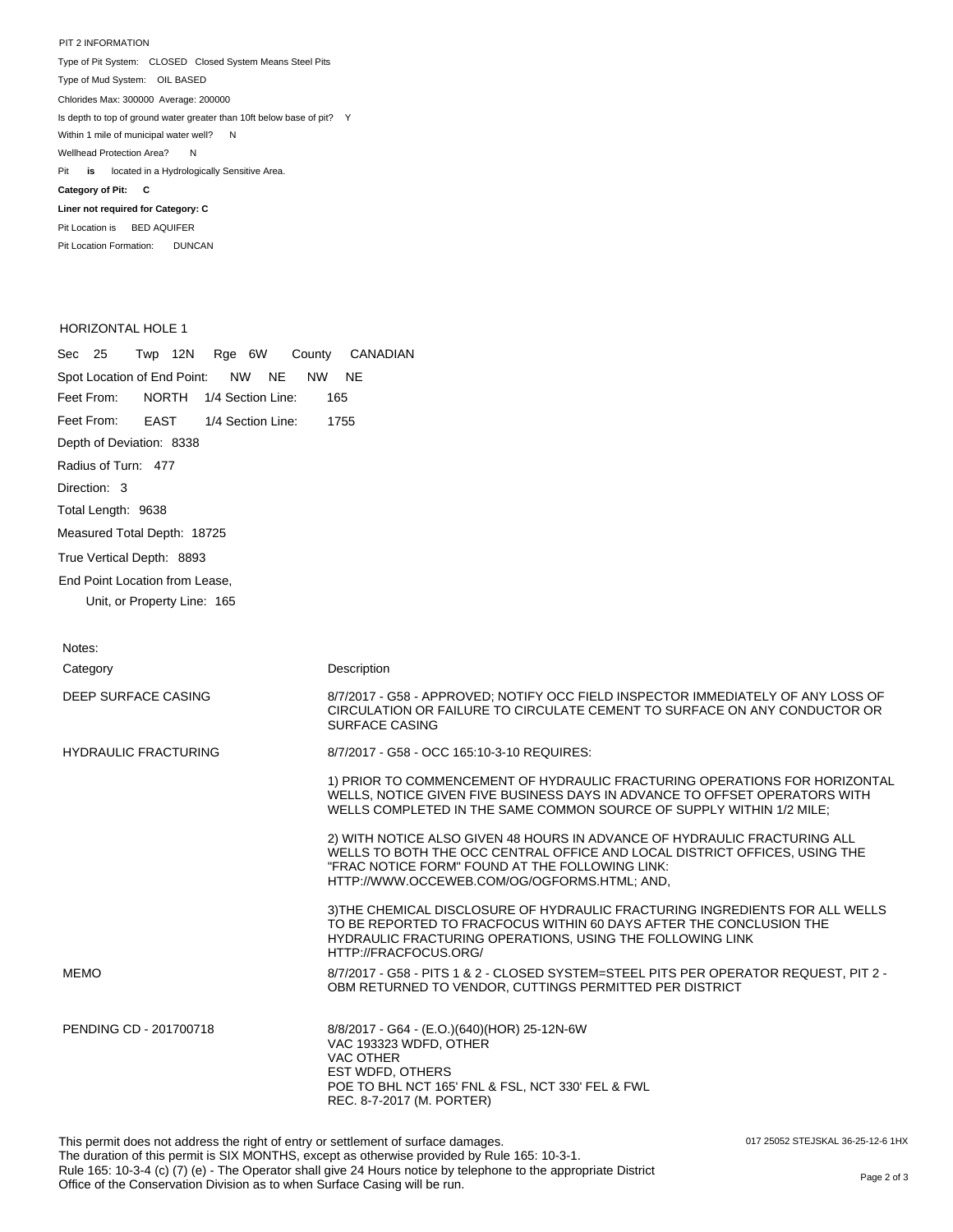| Category               | Description                                                                                                                                                                                                                                                                                         |
|------------------------|-----------------------------------------------------------------------------------------------------------------------------------------------------------------------------------------------------------------------------------------------------------------------------------------------------|
| PENDING CD - 201703568 | 8/8/2017 - G64 - (E.O.) 36 & 25-12N-6W<br>EST MULTIUNIT HORIZONTAL WELL<br>X662309 WDFD, OTHERS 36-12N-6W<br>X201700718 WDFD, OTHERS 25-12N-6W<br>50% 36-12N-6W<br>50% 25-12N-6W<br>JONES ENERGY, LLC<br>REC. 8-7-2017 (M. PORTER)                                                                  |
| PENDING CD - 201703569 | 8/8/2017 - G64 - (E.O.) 36 & 25-12N-6W<br>X662309 WDFD, OTHERS 36-12N-6W<br>X201700718 WDFD, OTHERS 25-12N-6W<br>COMPL. INT. (36-12N-6W) NCT 165' FSL, NCT 0' FNL, NCT 330' FEL<br>COMPL. INT. (25-12N-6W) NCT 0' FSL, NCT 165' FNL, NCT 330' FEL<br>JONES ENERGY, LLC<br>REC. 8-7-2017 (M. PORTER) |
| SPACING - 662309       | 8/8/2017 - G64 - (640) (HOR) 36-12N-6W<br>EST WDFD, OTHERS<br>POE TO BHL NLT 165' FNL & FSL, NLT 330' FEL & FWL                                                                                                                                                                                     |